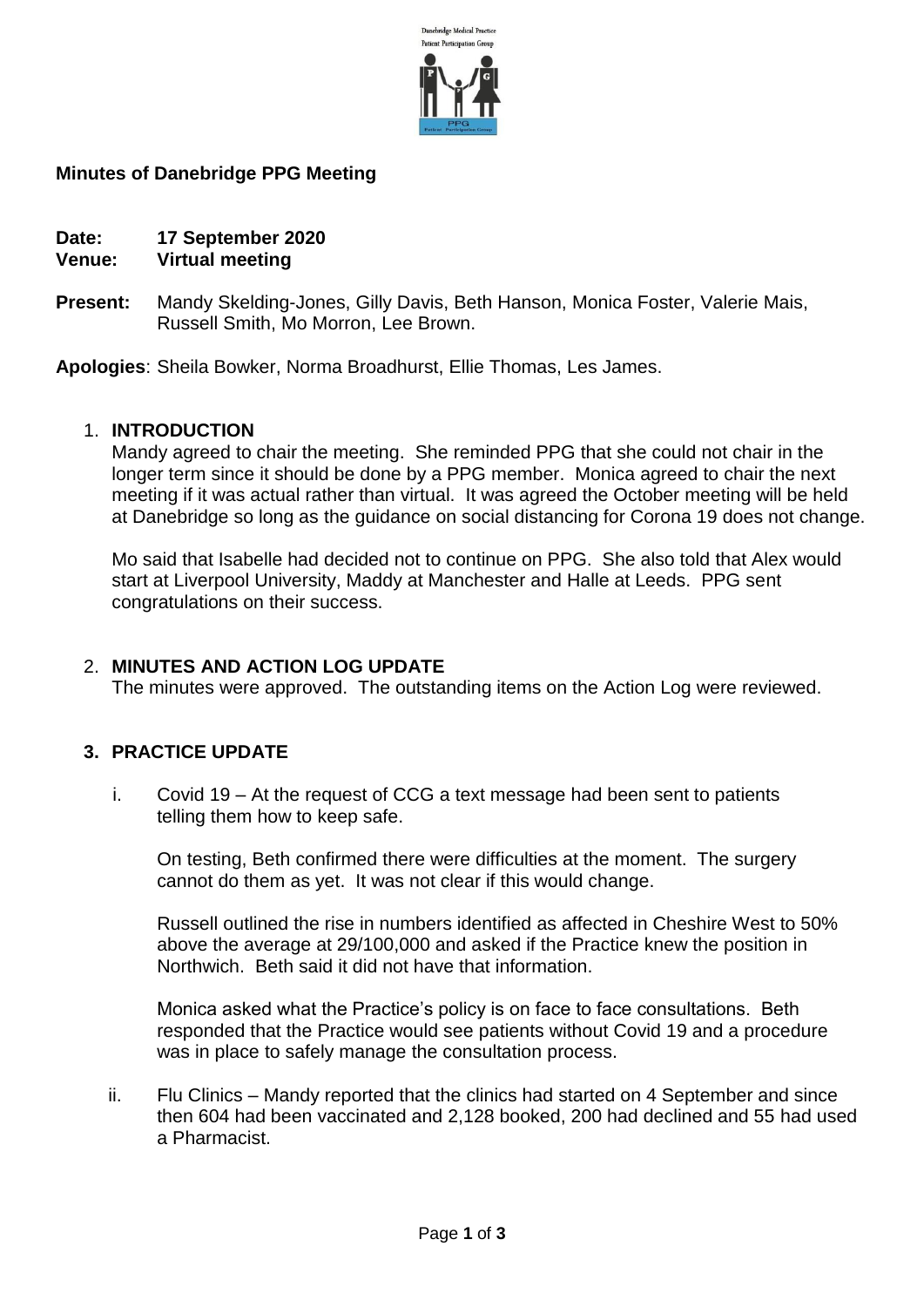Close monitoring is taking place of the procedures and numbers to maximise coverage while maintain social distancing. No vaccines will be available for the over 65s after 27 October 2020.

Monica and Mo had found the process efficient.

Invitations to the under 65s will be sent out on 23 September.

Vaccinations will continue to November.

Russell said there had been an issue with the phone message given to callers. This has been resolved.

- iii. Proposed Closure of Sandiway a business case had been submitted to CCG. It was now being amended on the basis of feedback. The case would go the West Cheshire Overview and Scrutiny Committee on 12 October and then Primary Care Committee on 5 November. The PPG Chair will be invited to attend. Monica agreed to represent PPG.
- iv. The Practice is seeking to recruit a GP, a nurse, a Patient Services Co-Ordinator and two apprentices.
- v. Phlebotomy Services will be delivered every day.
- vi. The Warfarin Clinic will restart at Kingsmead on 5 October.

# **4. FURTURE ACTIVITIES**

On Mental Health Mo reported back from a 'Cluster' meeting where the issue had been discussed. There was a focus on helping improve people's self-esteem and social contacts by involving them in a Community Garden project at Roker Park.

A mapping process will take place to identify all the community organisations that seek to help tackle mental health and social isolation issues with the aim of co-ordinating their activities and enhancing the coherence in approach.

Mo said all the organisations are positive on working together to support people. She will report on progress at October PPG.

ACTION: Agenda Item

Mo reminded PPG of the work the SJD students had done on stress awareness and asked if the QR cards were on the Practice's website and Facebook. Gilly reported that they were.

On numbers seeking support for mental health issues, Beth said that there had been a significant increase during the pandemic. She outlined the different levels of mental health problems and the nature of support available. There had been a reported increase in national funding but it is still to reach the local level.